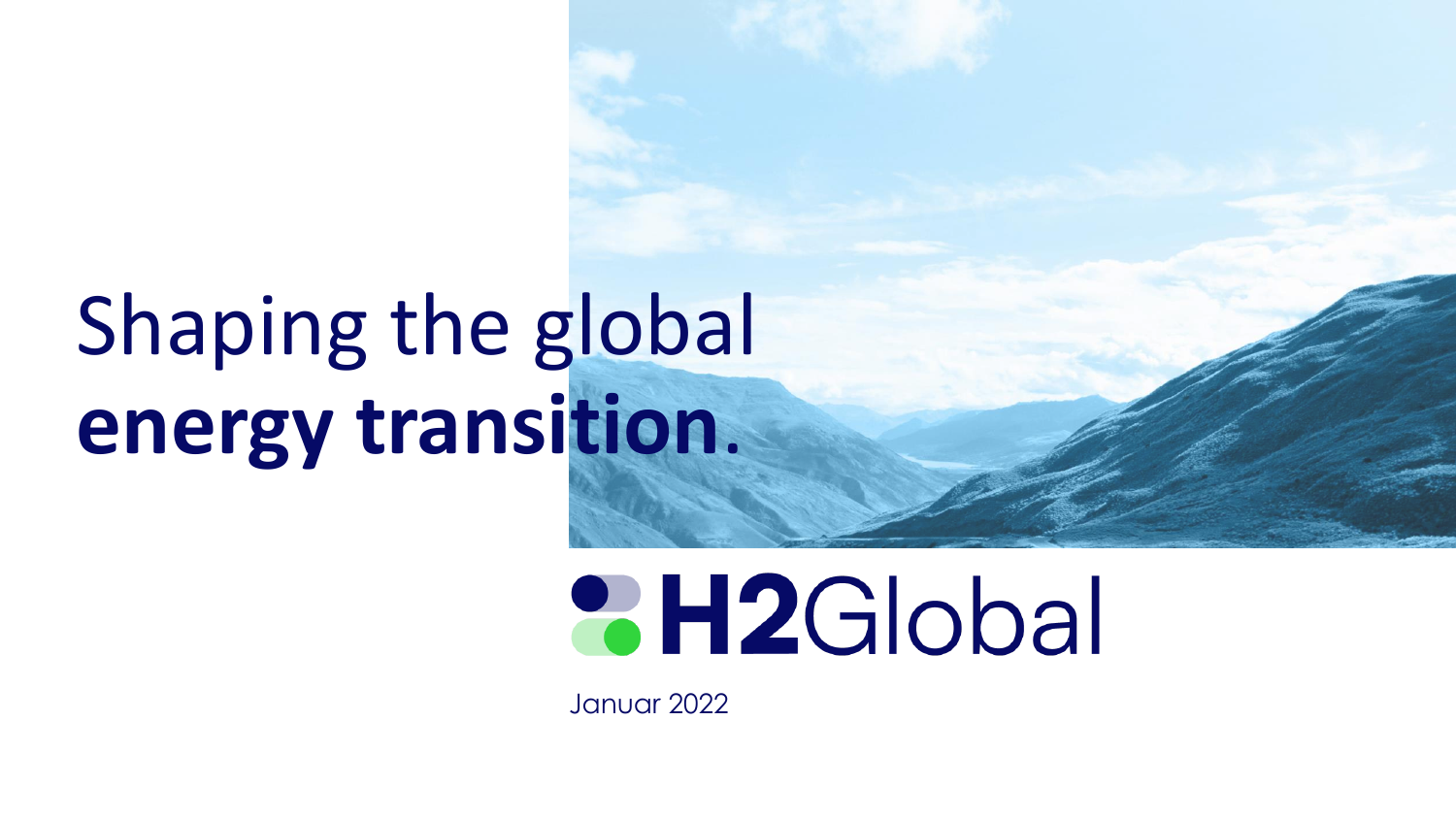

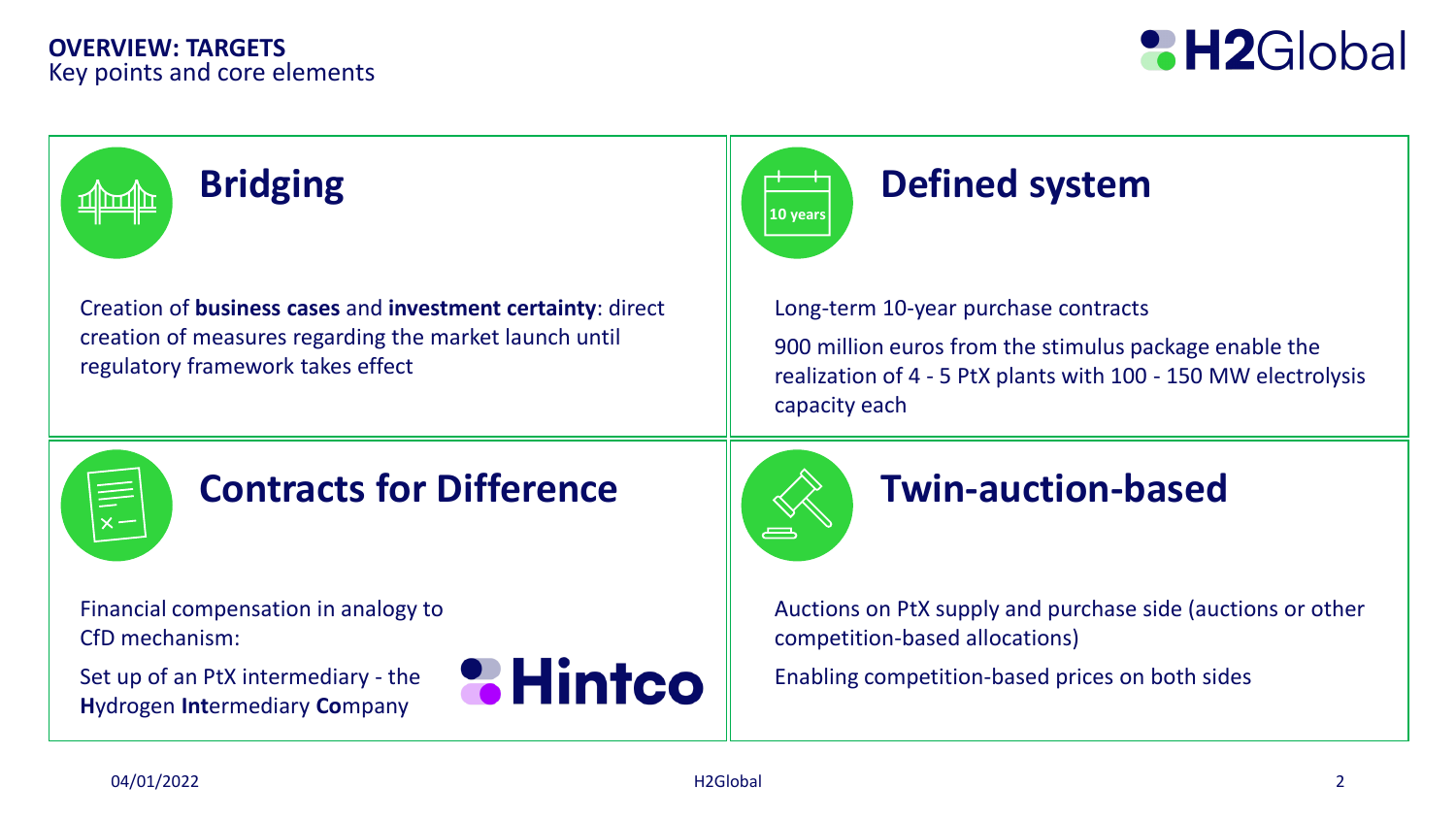The HINT.CO compensation mechanism over time during market development



TIME

\*The actual amount of the price difference at the time of the auction depends on the real H2 price development. The capital requirements of the HINT.CO are accordingly linked to the purchase quantities actually guaranteed in the HPA and the H2 price development. \*\*exemplary illustration

**2 H2Global**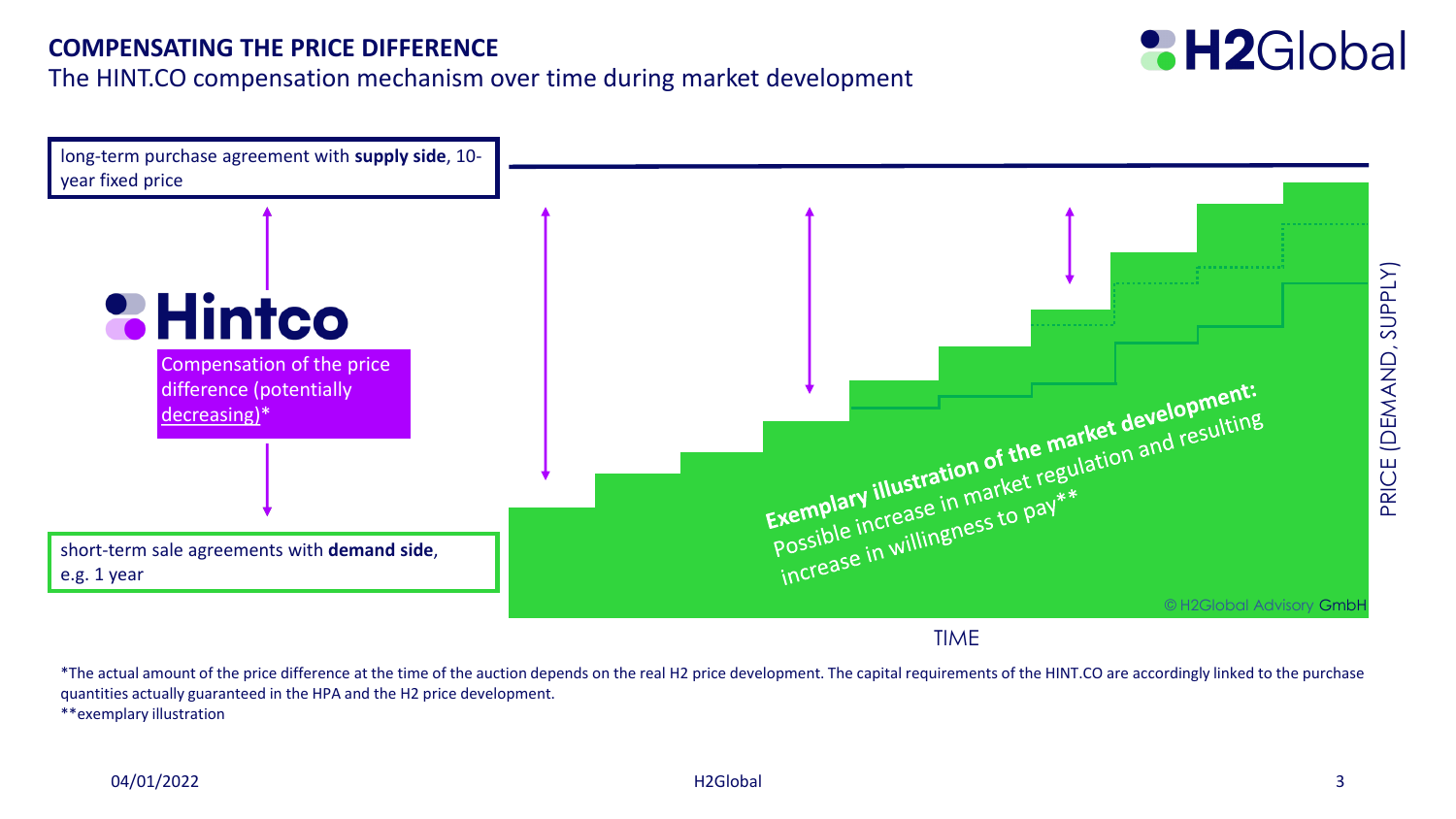### **THE INTERMEDIARY: HINT.CO** Auctions for the purchase and resale of PtX products take place in German

## **&H2Global**



04/01/2022 H2Global 4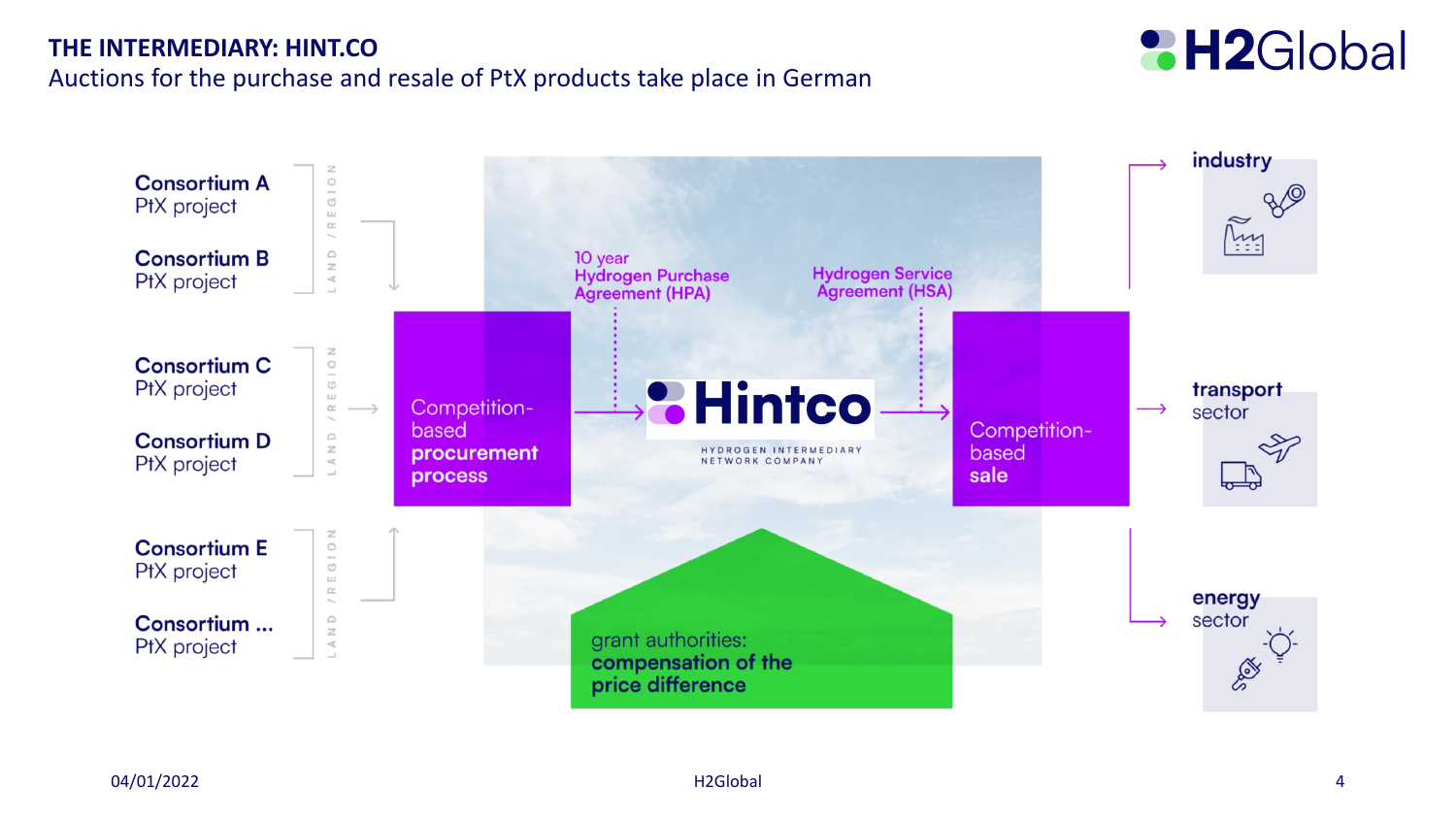## **H2GLOBAL IMPLEMENTATION STRUCTURE**

**& H2Global**